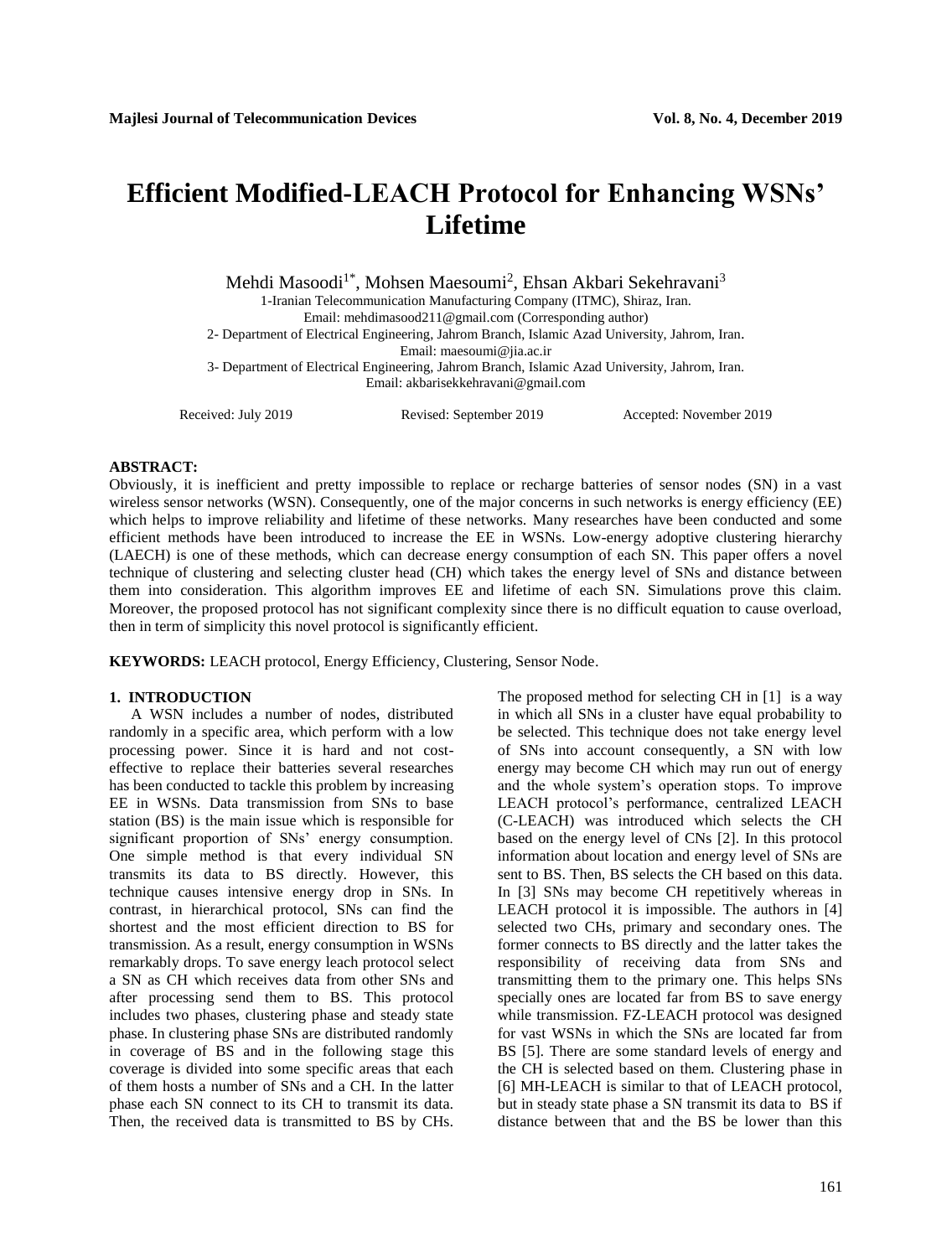### **Majlesi Journal of Telecommunication Devices Vol. 8, No. 4, December 2019**

distance between its CH and the BS. Due to the mentioned different clustering algorithms, we decided to optimize LEACH algorithm with a novel clustering technique. In this method BS's coverage is divided into some clusters and selecting the CHs is done according to location and energy level of SNs. In other words, the SN which has higher energy and also is closer to other ones and BS has more probability to become CH. The proposed algorithm provides an acceptable improvement in EE and lifetime of SNs.

# **2. MODEL SYSTEM**

Since hierarchical systems include some standard levels, SNs from lower levels transmit their data to SNs from higher levels and this process continues till BS receives the data. This process is depicted in Fig. 1.



**Fig. 1.** Hierarchical system [7].

In the proposed LEACH protocol there are two standard levels, in which SNs from the first level are data collectors and the SNs from the second one (CHs) transmit the collected data to BS. The radio model in the steady state phase is the same we have in LEACH protocol as is shown in Fig. 2.



**Fig. 2.** Radio model in LEACH protocol [8].

Where we have [8] :

$$
E_{Tx}(k,d) = E_{Tx-elec}(k) + E_{Tx-amp}(k,d)
$$
  
\n
$$
E_{Tx}(k,d) = kE_{elec} + \varepsilon_{amp}k d^{\alpha}
$$
  
\n
$$
E_{Rx}(k,d) = E_{Rx-elec}(k)
$$
  
\n
$$
E_{Rx}(k) = kE_{elec}
$$
 (1)

### **3. PROPOSED SCHEME**

The stag of SNs Distribution is followed by dividing the whole BS's coverage into several equal square areas which are called cluster. The number of needed cluster is M that is calculated as equation 2.

$$
M = \begin{cases} 4 & 0.03K \le 6 \\ 9 & 6 < 0.03K \le 12 \\ 16 & 12 < 0.03K \le 20 \\ \dots & \dots \end{cases}
$$
 (2)

Where  $K$  is the number of SNs.

In the next step CH of each cluster is selected. To select that, SN's energy level and the distances between SNs and those between them and the BS are taken into account as as fallow:

$$
Q = \alpha \frac{E(k)}{E0} - \beta \frac{d(k)}{D(k)} - \gamma \frac{\Sigma((dis(k)))^2}{(L)^2}
$$
(3)

Where  $E(k)$  is the energy of  $k_{th}$  SN and  $E_0$  is primary energy of each SN. Also,  $d(k)$  is the distance between  $k_{th}$  SN and the center point of its cluster. Distance between  $k_{th}$  SN and the BS is  $D(k)$ , L is the length of each cluster and  $\sum((dis(k)))^2$  is the distance between  $K_{th}$  SN and other SNs from its cluster. The factors,  $\alpha$ ,  $\beta$  and  $\gamma$  are related to the number of SNs, length and width of WSN, and the number of clusters respectively. According to equation (3) the SNs which has most  $O$  deserves to be a CH.

The system which has been created based on above equations is in Fig. 3.



**Fig. 3.** System model.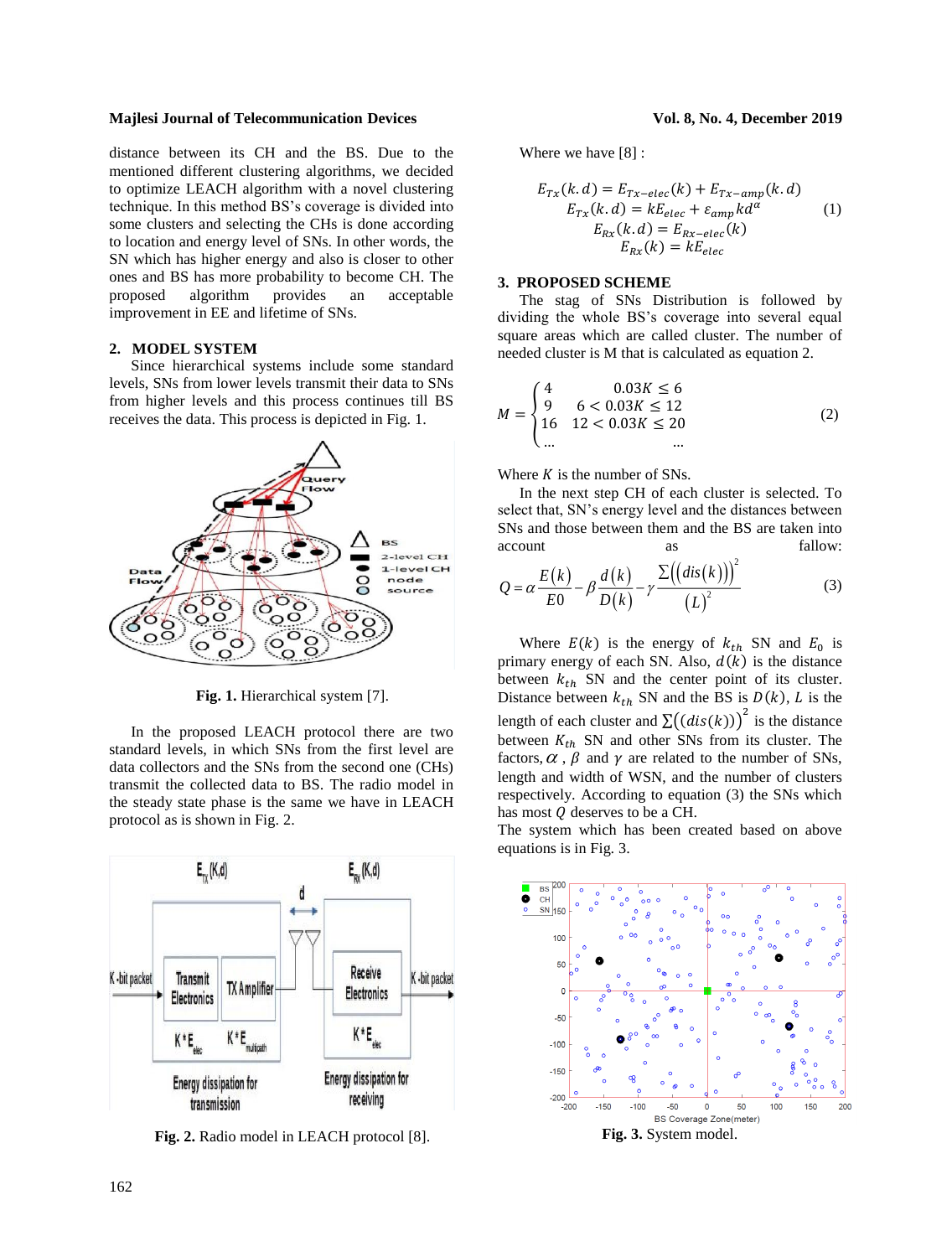#### **Majlesi Journal of Telecommunication Devices Vol. 8, No. 4, December 2019**

#### **4. SIMULATION**

In this section we compare LEACH protocols' performance and that of the proposed scheme. The used parameters are in Table 1.

| <b>rapic 1.</b> Osca parameters in simulations. |                  |
|-------------------------------------------------|------------------|
| Parameter                                       | Value            |
| $\alpha$                                        | 0.9              |
| β                                               | 0.4              |
| γ                                               | 0.3              |
| L                                               | 400<br>meters    |
| K                                               | 200              |
| $E_{0}$                                         | $0.5$ J          |
| $\mathbf{E}_{\text{amp}}$                       | 100 $pJ/bit/m^2$ |
| $\mathbf{E}_{elec}$                             | 60 $nJ/bit$      |
| <b>Broadcast Packet size</b>                    | 25 bytes         |
| Packet header size                              | 25 bytes         |

**Table 1.** Used parameters in simulations.

This comparison is done in the same condition. The simulations show that the proposed scheme optimizes LEACH protocol and creates a great improvement in LEACH protocol's performance. Fig. 4 illustrates that the number of alive SNs in rounds. In round 200 the number of alive SNs begins to decrease while this figure of proposed scheme remains in maximum till round 300.

In term of saved energy, as Fig. 5 shows, the proposed protocol has performs better than LEACH protocol, and increases the lifetime of WSNs. It is clear that considering energy level of SNs helps to select the SN which has higher energy as cluster head and keeps the SNs alive for longer time.



**Fig. 4.** Comparison in term of alive SNS.



**Fig. 5.** Comparison in term of saved energy.

# **5. CONCLUSION**

The modified LEACH protocol offers a novel method of clustering which is done according to the number of SNs and assigns cluster heads based on energy level of SNs and distances between them and BS. In comparison with LEACH protocol the proposed protocol maintains the SNs alive for longer period because the SNs with less energy have less probability to become CH which helps them to send their data with less energy. Simplicity is another upside of this scheme because there is no difficult calculation to perform. Simulations prove in figures 4 and 5 prove these claims.

# **REFERENCES**

- [1] H., Wendi Rabiner, A. Chandrakasan, H. Balakrishnan**, "Energyefficient Communication Protocol for Wireless Microsensor Networks,"** *System Sciences*, Hawaii, 2000.
- [2] M. Tripathi, M. Singh Gaur, V.Laxmi, B. Ramesh Babu, **"Energy efficient LEACH-C protocol for Wireless Sensor Network,"** *Third International Conference on Computational Intelligence and Information Technology* , Mumbai, 2013.
- [3] W.B. Heinzelman ; A.P. Chandrakasan ; H. Balakrishnan, **"An Application-Specific Protocol Architecture for Wireless Microsensor Networks,"** Vol. 1, No. 4, pp. 660 - 670, 2002.
- [4] Loscri, V., G. Morabito, and Salvatore Marano, **"A two-levels hierarchy for Low-**